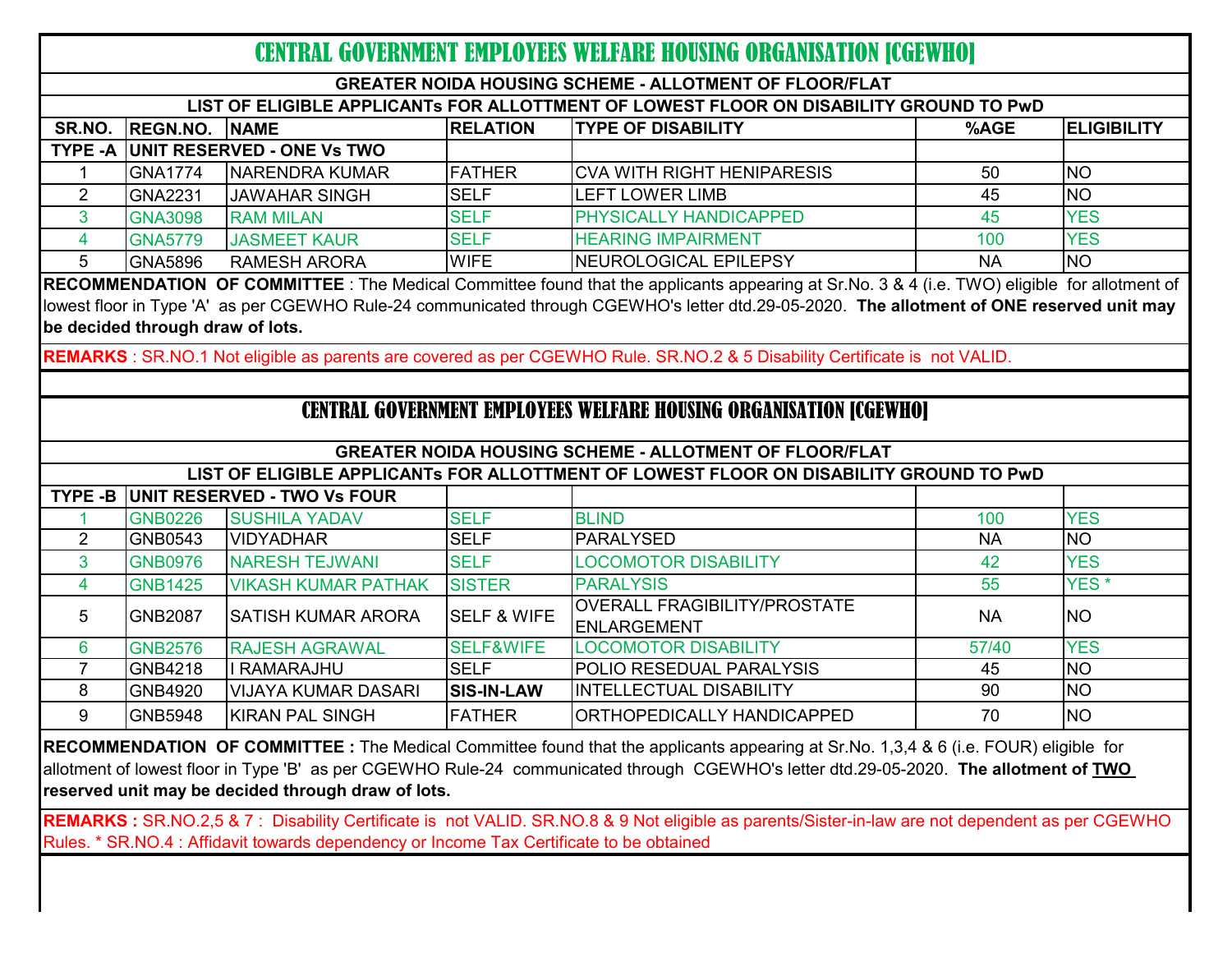| <b>CENTRAL GOVERNMENT EMPLOYEES WELFARE HOUSING ORGANISATION [CGEWHO]</b>                                                               |                 |                                       |                   |                                         |           |                    |  |  |
|-----------------------------------------------------------------------------------------------------------------------------------------|-----------------|---------------------------------------|-------------------|-----------------------------------------|-----------|--------------------|--|--|
| <b>GREATER NOIDA HOUSING SCHEME - ALLOTMENT OF FLOOR/FLAT</b>                                                                           |                 |                                       |                   |                                         |           |                    |  |  |
| LIST OF ELIGIBLE APPLICANTS FOR ALLOTTMENT OF LOWEST FLOOR ON DISABILITY GROUND TO PWD                                                  |                 |                                       |                   |                                         |           |                    |  |  |
| SR.NO.                                                                                                                                  | <b>REGN.NO.</b> | <b>NAME</b>                           | <b>RELATION</b>   | <b>TYPE OF DISABILITY</b>               | %AGE      | <b>ELIGIBILITY</b> |  |  |
| <b>TYPE -C</b>                                                                                                                          |                 | UNIT RESERVED - THREE Vs TWELVE       |                   |                                         |           |                    |  |  |
| 1                                                                                                                                       | <b>GNC0196</b>  | <b>NARENDER SINGH</b>                 | <b>SELF</b>       | <b>PHYSICALLY HANDICAPPED</b>           | 40        | <b>NO</b>          |  |  |
| $\overline{2}$                                                                                                                          | <b>GNC0198</b>  | <b>DAYA SHANKAR DUBEY</b>             | <b>SELF</b>       | <b>RIGHT SIDE PARALYSIS</b>             | 45        | <b>YES</b>         |  |  |
| 3                                                                                                                                       | <b>GNC0471</b>  | <b>SURENDRA SINGH</b>                 | <b>FATHER</b>     | <b>BILATERAL PROFOUND HEARING LOSS</b>  | 100       | <b>YES</b>         |  |  |
| 4                                                                                                                                       | <b>GNC1668</b>  | <b>HARENDRA BHAGAT</b>                | <b>DAUTHTER</b>   | <b>LOCOMOTOR</b>                        | 82        | <b>YES</b>         |  |  |
| 5                                                                                                                                       | <b>GNC1906</b>  | <b>DEEPAK KAKKAD</b>                  | <b>SON</b>        | LOCOMOTOR OR CEREBRAL PALSY             | 45        | <b>YES</b>         |  |  |
| 6                                                                                                                                       | <b>GNC3703</b>  | <b>MANDIRA GUNJYAL</b>                | <b>DAUGHTER</b>   | <b>RETI SYNDROME EPILEPSY</b>           | 70        | <b>YES</b>         |  |  |
| 7                                                                                                                                       | GNC3803         | <b>RAJEEV PD KAUSHIK</b>              | <b>SELF</b>       | <b>DEAF</b>                             | <b>NA</b> | <b>NO</b>          |  |  |
| 8                                                                                                                                       | <b>GNC3887</b>  | <b>T P PAUL</b>                       | <b>SELF</b>       | <b>OPERATED LEFT RADIUS RIGHT FEMUR</b> | 57        | <b>YES</b>         |  |  |
| 9                                                                                                                                       | <b>GNC3976</b>  | <b>RAM KUMAR SHARMA</b>               |                   | FATHER & MOIKIDNEY TRANSPLANT           | <b>NA</b> | <b>NO</b>          |  |  |
| 10                                                                                                                                      | <b>GNC4099</b>  | <b>SANEH LATA</b>                     | <b>SELF</b>       | <b>EYE &amp; BACK BONE / SPINE</b>      | 42        | <b>YES</b>         |  |  |
| 11                                                                                                                                      | <b>GNC4279</b>  | <b>AJAY SRIVASTAVA</b>                | <b>FATHER</b>     | UNABLE TO CLIMB STAIRS/DIFFICULTY TO    | <b>NA</b> | <b>NO</b>          |  |  |
| 12                                                                                                                                      | <b>GNC4357</b>  | <b>V S NEGI</b>                       | <b>FATHER/SON</b> | <b>DISABILITY/MENTAL RETARDATION</b>    | 40/90     | <b>YES</b>         |  |  |
| 13                                                                                                                                      | <b>GNC4953</b>  | DR. ASHISH KR JAISWAL                 | <b>MOTHER</b>     | SEVERE OSTEOARTHRITIS AND SPINAL D      | <b>NA</b> | <b>NO</b>          |  |  |
| 14                                                                                                                                      | <b>GNC5566</b>  | <b>HARISH KUMAR SHARMA</b>            | <b>BROTHER</b>    | <b>MENTAL RETARDATION</b>               | 75        | <b>YES</b>         |  |  |
| 15                                                                                                                                      | <b>GNC5627</b>  | <b>PROFELLA MISRI</b>                 | <b>SISTER</b>     | <b>SCHIZOPHENIA</b>                     | 60        | <b>YES</b>         |  |  |
| 16                                                                                                                                      | <b>GNC5887</b>  | <b>PRABHAT KUMAR</b><br><b>MISHRA</b> | <b>DAUGHTER</b>   | <b>SPEECH &amp; HEARING IMPAIREMENT</b> | 100       | <b>YES</b>         |  |  |
| 17                                                                                                                                      | <b>GNC5937</b>  | <b>SUMAN RANI</b>                     | <b>SELF</b>       | <b>WILL SUBMIT SOON</b>                 | <b>NA</b> | <b>NO</b>          |  |  |
| 18                                                                                                                                      | <b>GNC6197</b>  | <b>RAJNI WALIYA</b>                   | <b>SELF</b>       | <b>LOCOMOTOR DISABILITY</b>             | 50        | <b>YES</b>         |  |  |
| RECOMMENDATION OF COMMITTEE : The Medical Committee found that the applicants appearing at Sr.No. 2,3,4,5,6,8,10,12,14,15,16 & 18 (i.e. |                 |                                       |                   |                                         |           |                    |  |  |

TWELVE) eligible for allotment of lowest floor in Type 'C' as per CGEWHO Rule-24 communicated through CGEWHO's letter dtd.29-05-2020. **The allotment of THREE reserved unit may be decided through draw of lots.**

**REMARKS :** Sr. NO.1,7,9,13,17 disability Certificates are not VALID. SR.NO.11 Not eligible as parents are not covered as per CGEWHO Rule.